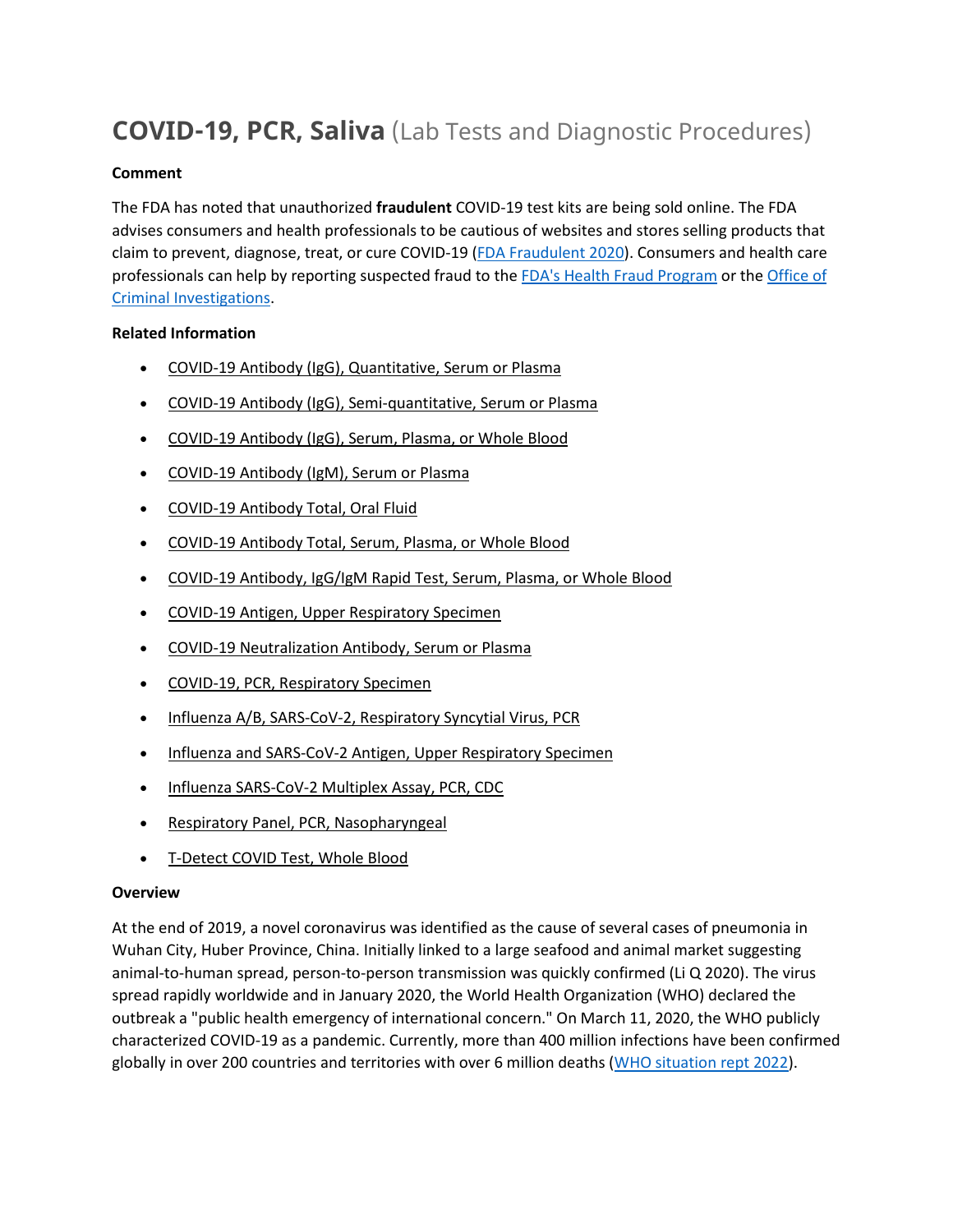The novel virus has been named **severe acute respiratory syndrome coronavirus 2 (SARS-CoV-2)** and the disease it causes has been named **coronavirus disease 2019, or COVID-19**. The virus spreads by contact with respiratory fluids (droplets or aerosol) produced when an infected person exhales (eg, breathes, speaks, coughs, sneezes, or sings). These droplet/aerosol particles can be

- inhaled directly into lungs
- directly deposited on exposed mucous membranes (eyes, mouth, nose)
- transferred to mucous membranes by hands contaminated with virus-containing respiratory fluids or by indirectly touching surfaces with virus on them [\(CDC SARS-CoV-2 Transmission 2021\)](https://www.cdc.gov/coronavirus/2019-ncov/science/science-briefs/sars-cov-2-transmission.html)

COVID-19 symptoms typically appear within 2 to 14 days (median of 5 days) of exposure and include **fever, chills, fatigue, cough, shortness of breath, myalgia, recent loss of taste or smell, vomiting or diarrhea, and/or sore throat**. Sickness ranges from a mild respiratory illness to severe disease including respiratory failure, septic shock, or other organ failure. Most fatalities have occurred in patients with underlying comorbidities, with overall global fatalities around 2 to 3 percent [\(WHO](https://www.who.int/emergencies/diseases/novel-coronavirus-2019/situation-reports)  [situation rept 2021\)](https://www.who.int/emergencies/diseases/novel-coronavirus-2019/situation-reports). The CDC currently estimates that about 30% of COVID-19 infections are asymptomatic, and 50% of transmission occurs prior to symptom onset [\(CDC Pandemic Planning 2021\)](https://www.cdc.gov/coronavirus/2019-ncov/hcp/planning-scenarios.html).

Although molecular nucleic acid polymerase chain reaction testing on respiratory specimens has become the current gold standard method for diagnosis of SARS-CoV-2 infection (see [COVID-19, PCR,](https://online.lexi.com/lco/action/search/globalid/869331)  [Respiratory Specimen\)](https://online.lexi.com/lco/action/search/globalid/869331), there has been a need for a more robust specimen that is easier to collect. In early May 2020, the FDA issued an Emergency Use Authorization (EUA) to Rutgers Clinical Genomics Laboratory for TaqPath SARS-CoV-2-Assay, a real time Reverse Transcription-Polymerase Chain Reaction (rRT-PCR) assay for the detection of SARS-CoV-2 nucleic acid in NP, OP, NMT, NS, BAL, and **self-collected saliva** specimens (EUA was reissued to Infinity BiologiX in November 2020). Since the initial EUA for saliva, several other saliva tests have received FDA emergency use authorizations. Saliva specimens can be collected at home or in a health care setting when determined to be appropriate by a health care provider. Such testing is becoming more prevalent as self collection reduces the need for personal protection equipment and the process is less invasive than other methods. Although considered to be not as sensitive as nasopharyngeal (NP) specimens, comparative studies agree saliva is an acceptable alternative specimen to NP for the diagnosis of SARS-CoV-2 infection in symptomatic patients (Butler-Laporte 2020; Wong 2020; [IDSA \[Hanson 2020\]\)](https://www.idsociety.org/practice-guideline/covid-19-guideline-diagnostics/) . Recent studies indicate saliva is also a valuable specimen in mass screening of asymptomatic individuals (ie, surveillance testing of a community) (Yokota 2020; Rao 2021). See [FDA EUA](https://www.fda.gov/medical-devices/coronavirus-disease-2019-covid-19-emergency-use-authorizations-medical-devices/vitro-diagnostics-euas) for further information on available COVID-19 saliva testing.

In April 2021, the FDA issued EUAs for serial screening (testing an individual multiple times on a routine basis) with salivia specimens. The qualitative nucleic acid tests can be used for individuals with or without symptoms; specimens can be collected at home or at a health care facility (manufacturer dependent). This can provide better testing solutions for schools, workplaces, and communities when establishing SARS-CoV-2 screening protocols (UIL 2021; Yale 2021).

In May 2021, the FDA issued an EUA for qualitative detection of SARS-CoV-2 nucleic acid in pooled saliva samples. Up to 12 individually collected saliva specimens (manufacturer dependent) can be pooled for testing (Quadrant Biosciences Inc 2021).

## **Use/Indications**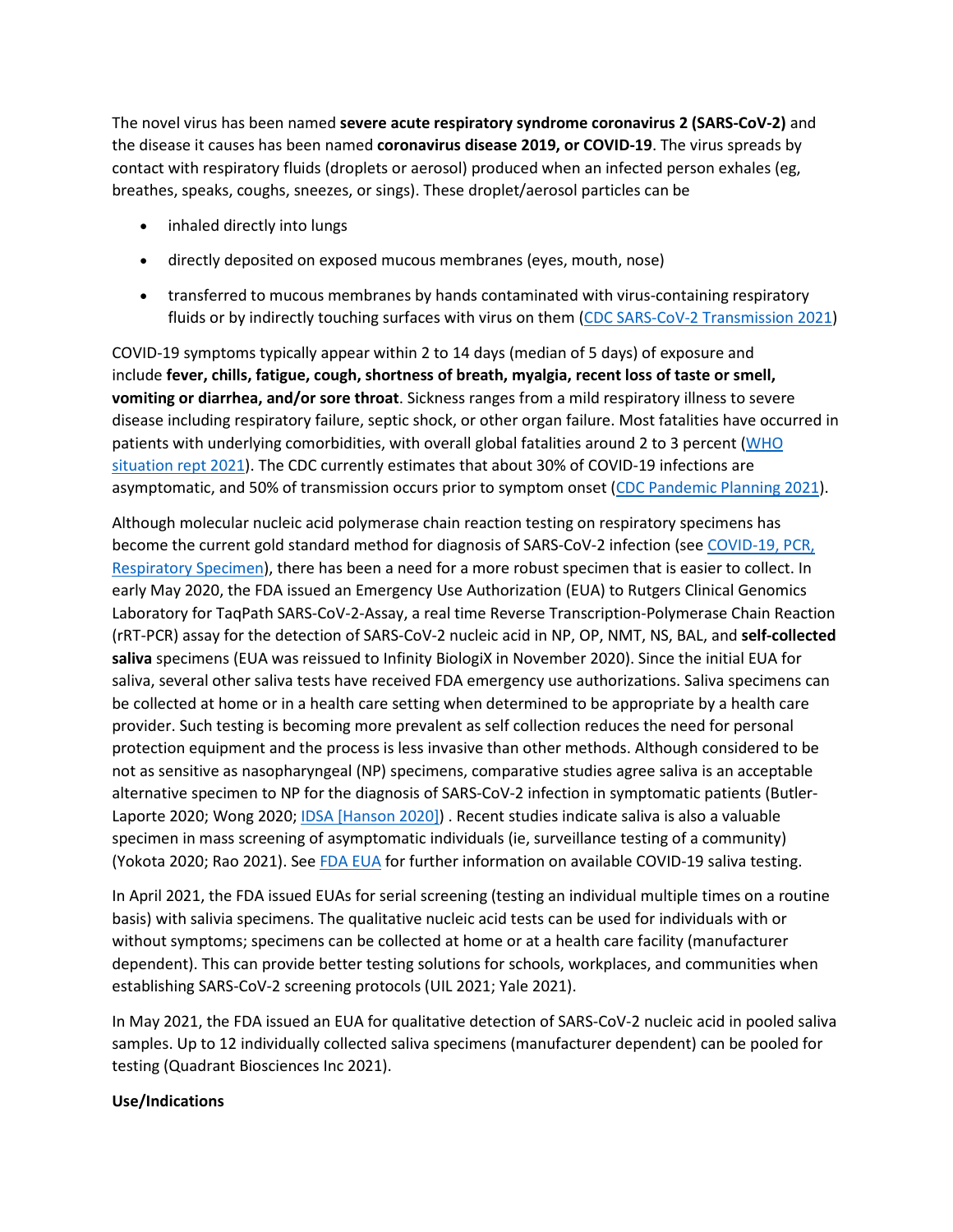Aid in the diagnosis of coronavirus disease (COVID-19); detect current infection.

## **Special Instructions**

With the rapid spread and newly acquired knowledge of COVID-19 along with the increased availability of tests, the CDC and IDSA testing recommendations are continuously changing, see

[Overview of Testing for SARS-CoV-2 \(COVID-19\)](https://www.cdc.gov/coronavirus/2019-ncov/hcp/testing-overview.html) and

[Infectious Diseases Society of America Guidelines on the Diagnosis of COVID-19](https://www.idsociety.org/practice-guideline/covid-19-guideline-diagnostics/) (IDSA [Hanson 2020]).

**Note:** Testing for other respiratory pathogens by the provider should be done as part of the initial workup (as indicated) and should not delay specimen shipping to CDC or qualified laboratory.

# **Test Includes**

Qualitative detection of nucleic acid from SARS-CoV-2

## **Turnaround Time**

24-72 hours from receipt of specimen in testing laboratory

#### **Patient Preparation**

Patient should not eat, drink, chew gum, brush teeth, use mouthwash, or smoke for at least 30 minutes prior to saliva collection.

#### **Specimen**

Saliva

## **Container(s)**

- Collection device provided in kit
- Sterile, leakproof, plastic container
- Swab collection system provided in kit

## **Volume / Minimum Volume**

1-5 mL; collection system dependent

#### **Collection**

Patient collected either in the presence of health care provider or at-home collection. The optimum collection method has not been determined; manufacturer instructions must be followed. Package and ship specimen on the same day as collected.

## **Stability**

Room temperature: 3 to 14 days (manufacturer dependent). Follow manufacturer instructions if longer storage is required.

#### **Methodology**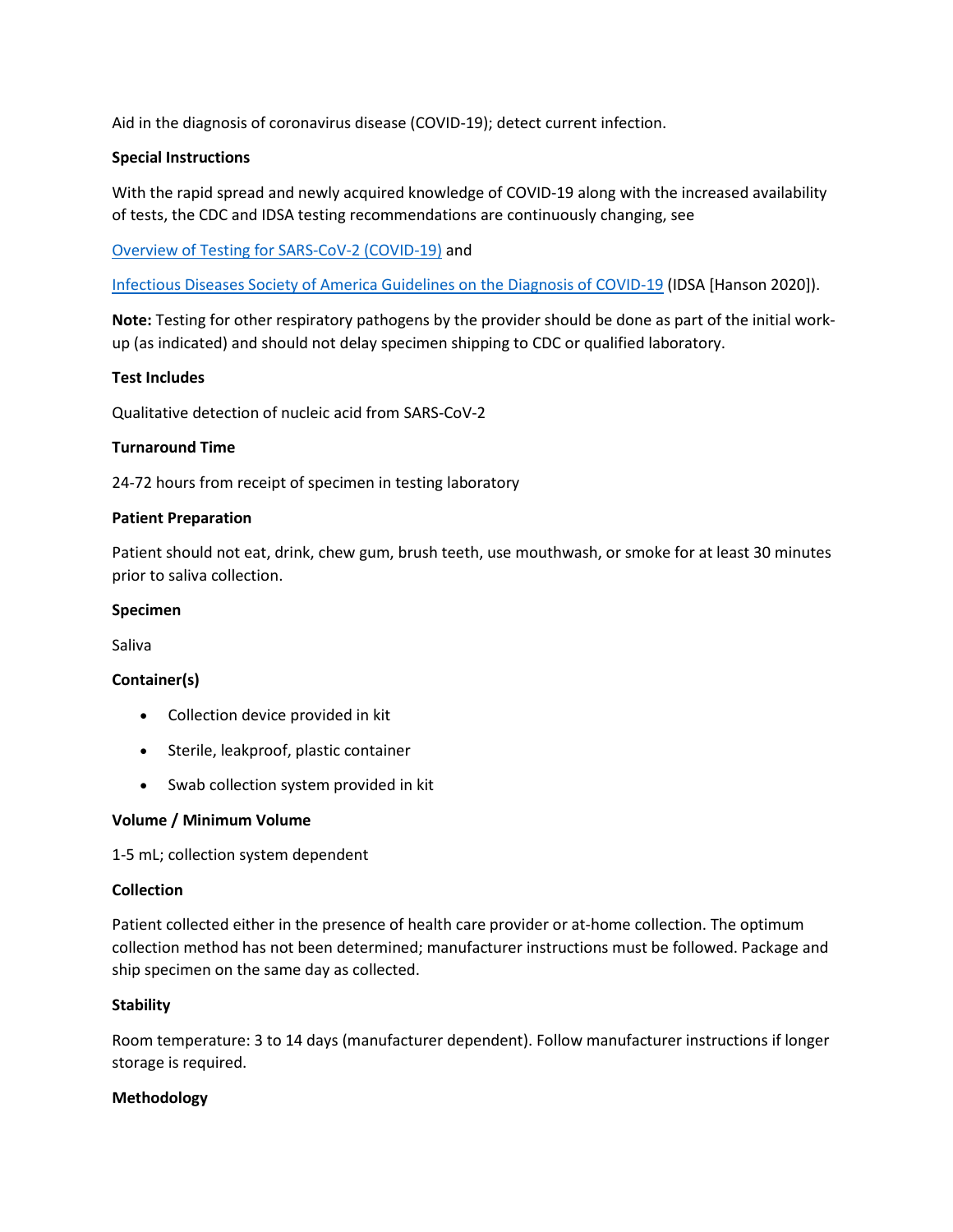# Real time Reverse Transcriptase-Polymerase Chain Reaction (rRT-PCR)

## **Normal Values/Findings**

## Not detected

**Note:** If a negative result is obtained from a patient with a high index of suspicion, the Infectious Disease Society of America (IDSA) recommends repeat testing within 24-48 hours, if possible using another specimen type, preferably lower respiratory tract [\(IDSA \[Hanson 2020\]\)](https://www.idsociety.org/practice-guideline/covid-19-guideline-diagnostics/).

All positives must be reported to local/state health departments.

## **Interpretative Information**

- A positive result indicates the presence SARS-CoV-2 RNA; results must be correlated with patient history and clinical symptoms. Positive results do not rule out infection with other pathogens (bacteria or coinfection with other viruses).
- A Not Detected test result means that SARS-CoV-2 RNA was not present in the specimen above the limit of detection, thus a negative result does not rule out the possibility of COVID-19 and should not be used as the sole basis for patient management decisions. Negative results for SARS-CoV-2 RNA from saliva should be confirmed by testing of an alternative specimen type if clinically indicated (FDA Rutgers 2020).

# **Limitations**

Factors that can lead to a false-negative result include:

- Poor specimen quality; small amount of patient specimen
- Dilution of viscous specimen can cause loss of sensitivity
- Specimen collected very early or very late in the infection process
- Inadequate processing, storage, or shipping of specimen
- Technical reasons inherent in the test (eg, virus mutation, PCR inhibition) (FDA novel coronavirus EUA 2020)

False positive results can occur due to technical error, specimen contamination, or reagent contamination

## **Laboratory/Diagnostic Pearls**

- The relative sensitivity of saliva specimens compared with nasopharyngeal specimens has been found to be approximately 85% (Williams 2020; Pasomsub 2020).
- Although the nasopharyngeal swab specimen is used as a "gold" standard to compare other specimen types, it should be noted that NP swab is an imperfect standard due to variability in collection techniques which can lead to sampling error.
- Severe Acute Respiratory Syndrome (SARS) was identified in 2003 and Middle East Respiratory Syndrome (MERS) was identified in 2012. As these syndromes are also caused by viruses in the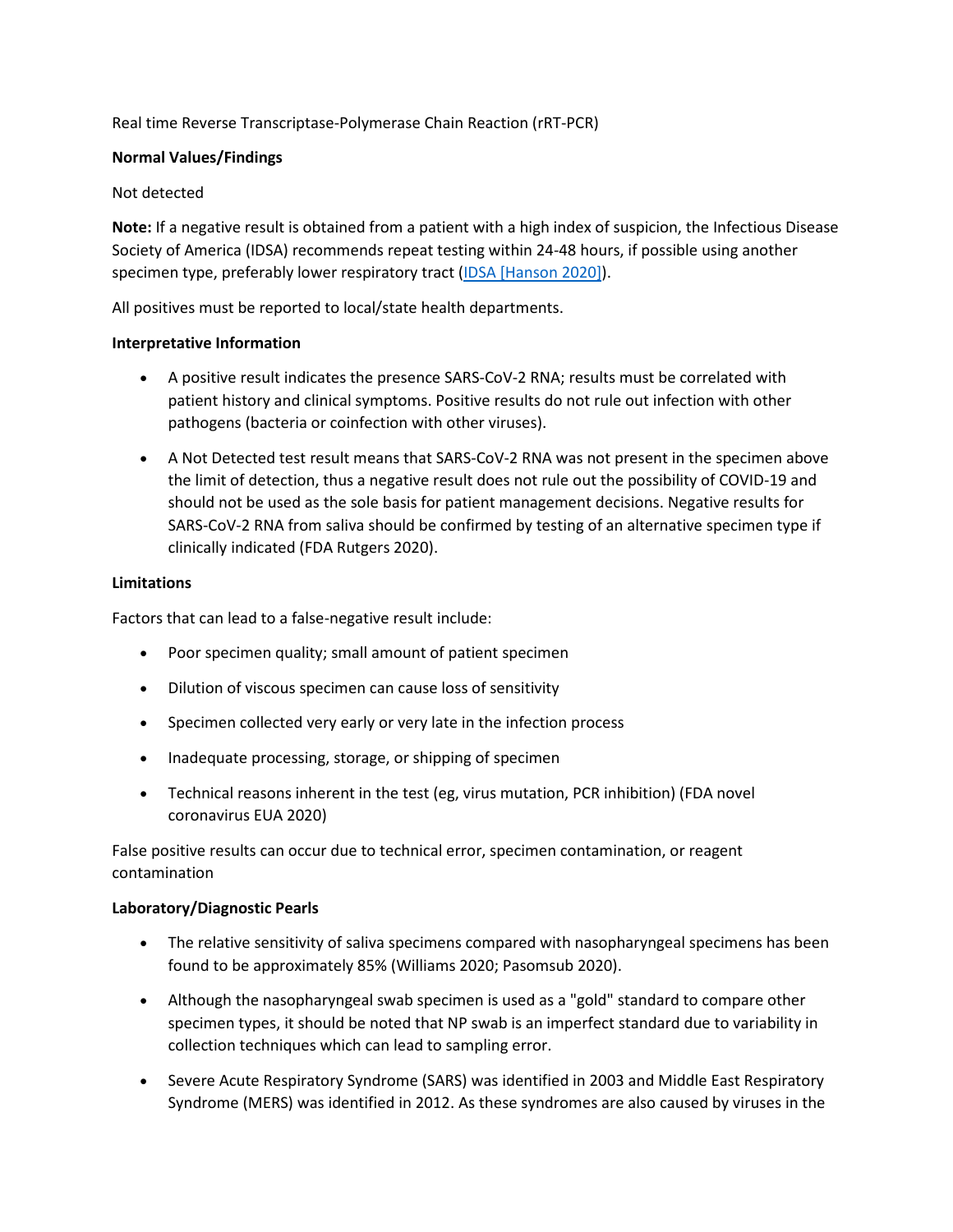coronavirus family, researchers are incorporating information learned from these previous infections to aid in understanding SARS-CoV-2.

- Studies indicate SARS-CoV-2 may persist on surfaces for a few hours up to several days dependent on conditions (eg, type of surface, temperature or humidity of the environment). Warmer temperatures and exposure to sunlight reduces viral survival time [\(CDC EPA 2020\)](https://www.cdc.gov/coronavirus/2019-ncov/community/pdf/reopening_america_guidance.pdf).
- High SARS-CoV-2 viral loads (more in nose than throat) can be detected soon after symptom onset (within first week) and can also be found in the asymptomatic patient (Zhou 2020). Viral shedding may continue for days after symptom relief and recovery (Lan 2020). Median range of viral shedding among hospitalized patients has been documented as 12 to 20 days (Zhou 2020; Young 2020).
- Current data indicate that low levels of SARS-CoV-2 may persist for up to 3 months in the respiratory tracts of persons recovered from COVID-19 infection, although it has not been found to be replication competent. If tested within 3 months of initial infection, the individuals may continue to have a positive test result, however; there is no evidence that they are contagious (CDC Duration of Isolation 2020).

# **Additional Information**

For more information, interim guidance has been issued by the United States [CDC](https://www.cdc.gov/coronavirus/2019-ncov/index.html) and the [World Health](https://www.who.int/emergencies/diseases/novel-coronavirus-2019)  [Organization.](https://www.who.int/emergencies/diseases/novel-coronavirus-2019)

See: [Guidance for Healthcare Workers about COVID-19 \(SARS-CoV-2\) Testing](https://www.cdc.gov/coronavirus/2019-ncov/hcp/testing.html)

See: [Interim Guidelines for Collecting, Handling, and Testing Clinical Specimens for COVID-19](https://www.cdc.gov/coronavirus/2019-nCoV/lab/guidelines-clinical-specimens.html)

See: [Information for Laboratories](https://www.cdc.gov/coronavirus/2019-ncov/lab/index.html?CDC_AA_refVal=https%3A%2F%2Fwww.cdc.gov%2Fcoronavirus%2F2019-ncov%2Fguidance-laboratories.html)

See: [Interim Laboratory Biosafety Guidelines for Handling and Processing Specimens Associated with](https://www.cdc.gov/coronavirus/2019-ncov/lab/lab-biosafety-guidelines.html?CDC_AA_refVal=https%3A%2F%2Fwww.cdc.gov%2Fcoronavirus%2F2019-ncov%2Flab-biosafety-guidelines.html)  [Coronavirus Disease 2019 \(COVID-19\)](https://www.cdc.gov/coronavirus/2019-ncov/lab/lab-biosafety-guidelines.html?CDC_AA_refVal=https%3A%2F%2Fwww.cdc.gov%2Fcoronavirus%2F2019-ncov%2Flab-biosafety-guidelines.html)

See: FDA [Emergency Use Authorizations](https://www.fda.gov/emergency-preparedness-and-response/mcm-legal-regulatory-and-policy-framework/emergency-use-authorization)

## **Index Terms**

2019 Novel Coronavirus; 2019-nCoV; COVID-19 PCR; COVID-19 Saliva Test; COVID-19, Qualitative, PCR; Covid19; nCoV, 2019; Novel Coronavirus, 2019; Qualitative COVID-19; SARS-CoV-2, Saliva, PCR; Severe Acute Respiratory Syndrome Coronavirus 2; Wuhan

## **Applies to**

Pandemic; Pneumonia of Unknown Etiology

## **References**

Bai Y, Yao L, Wei T, et al. Presumed Asymptomatic Carrier Transmission of COVID-19 [published online February 21, 2020]. *JAMA*. 2020;10.1001/jama.2020.2565[.\[PubMed 32083643\]](https://www.ncbi.nlm.nih.gov/entrez/query.fcgi?cmd=Retrieve&db=pubmed&dopt=Abstract&list_uids=32083643)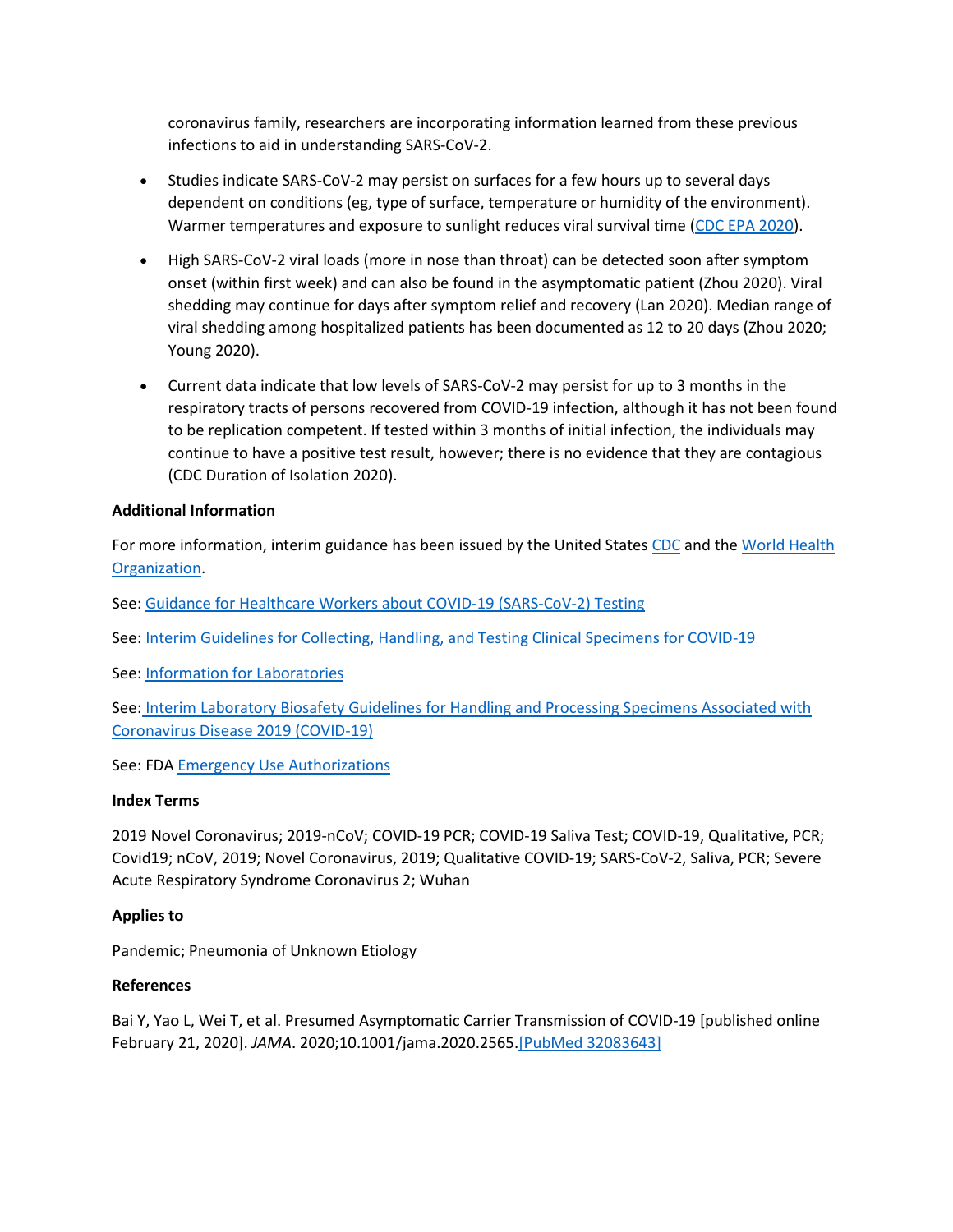Burke RM, Killerby ME, Newton S, et al. Symptom Profiles of a Convenience Sample of Patients with COVID-19 - United States, January-April 2020. MMWR Morb Mortal Wkly Rep. 2020;69(28):904- 908[.\[PubMed 32673296\]](https://www.ncbi.nlm.nih.gov/entrez/query.fcgi?cmd=Retrieve&db=pubmed&dopt=Abstract&list_uids=32673296)

Butler-Laporte G, Lawandi A, Schiller I, et al. Comparison of Saliva and Nasopharyngeal Swab Nucleic Acid Amplification Testing for Detection of SARS-CoV-2: A Systematic Review and Meta-analysis [published online January 15, 2021]. *JAMA Intern Med*. doi: 10.1001/jamainternmed.2020.8876. Epub ahead of print[.\[PubMed 33449069\]](https://www.ncbi.nlm.nih.gov/entrez/query.fcgi?cmd=Retrieve&db=pubmed&dopt=Abstract&list_uids=33449069)

Centers for Disease Control and Prevention (CDC). Coronavirus Disease 2019 (COVID-19). Duration of Isolation and Precautions for Adults with COVID-19. [https://www.cdc.gov/coronavirus/2019](https://www.cdc.gov/coronavirus/2019-ncov/hcp/duration-isolation.html) [ncov/hcp/duration-isolation.html.](https://www.cdc.gov/coronavirus/2019-ncov/hcp/duration-isolation.html) Updated October 19, 2020. Accessed December 12, 2020.

Centers for Disease Control and Prevention (CDC). Coronavirus Disease 2019 (COVID-19). Overview of Testing for SARS-CoV-2. [https://www.cdc.gov/coronavirus/2019-nCoV/hcp/clinical-criteria.html.](https://www.cdc.gov/coronavirus/2019-ncov/hcp/testing-overview.html) Updated October 21, 2020. Accessed December 12, 2020.

Centers for Disease Control and Prevention (CDC). COVID-19 Pandemic Planning Scenarios. [https://www.cdc.gov/coronavirus/2019-ncov/hcp/planning-scenarios.html.](https://www.cdc.gov/coronavirus/2019-ncov/hcp/planning-scenarios.html) Updated March 19, 2021. Accessed March 23 2021.

Centers for Disease Control and Prevention (CDC). COVID-19. Scientific Brief: SARS-CoV-2 Transmission. [https://www.cdc.gov/coronavirus/2019-ncov/science/science-briefs/sars-cov-2](https://www.cdc.gov/coronavirus/2019-ncov/science/science-briefs/sars-cov-2-transmission.html) [transmission.html.](https://www.cdc.gov/coronavirus/2019-ncov/science/science-briefs/sars-cov-2-transmission.html) Updated May 7, 2021. Accessed July 30, 2021.

Centers for Disease Control and Prevention (CDC). Environmental Protection Agency (EPA). Guidance for cleaning and disinfecting public spaces, workplaces, businesses, schools, and homes. https://www.cdc.gov/coronavirus/2019-ncov/community/pdf/reopening\_america\_guidance.pdf. Published September 16, 2020.

Centers for Disease Control and Prevention (CDC). Interim Guidelines for Collecting, Handling, and Testing Clinical Specimens for COVID-19. [https://www.cdc.gov/coronavirus/2019-nCoV/lab/guidelines](https://www.cdc.gov/coronavirus/2019-nCoV/lab/guidelines-clinical-specimens.html)[clinical-specimens.html.](https://www.cdc.gov/coronavirus/2019-nCoV/lab/guidelines-clinical-specimens.html) Updated November 30, 2020. Accessed December 12, 2020.

Clarifi COVID-19 Test Kit [product information] [EUA]. Syracuse, NY: Quadrant Biosciences Inc; September 2020.

Ding Q, Lu P, Fan Y, Xia Y, Liu M. The clinical characteristics of pneumonia patients coinfected with 2019 novel coronavirus and influenza virus in Wuhan, China [published online March 20, 2020]. *J Med Virol*[.\[PubMed 32196707\]](https://www.ncbi.nlm.nih.gov/entrez/query.fcgi?cmd=Retrieve&db=pubmed&dopt=Abstract&list_uids=32196707)

Hanson KE, Caliendo AM, Arias CA, Hayden MK, Englund JA, Lee MJ, et al. Infectious Diseases Society of America Guidelines on the Diagnosis of COVID-19: Molecular Diagnostic Testing. Infectious Diseases Society of America. 2020; Version 2.0.0. [https://www.idsociety.org/practice-guideline/covid-19](https://www.idsociety.org/practice-guideline/covid-19-guideline-diagnostics/) [guideline-diagnostics/.](https://www.idsociety.org/practice-guideline/covid-19-guideline-diagnostics/) Accessed March 18, 2021.

Lan L, Xu D, Ye G, et al. Positive RT-PCR Test Results in Patients Recovered From COVID-19 [published online February 27, 2020]. *JAMA*. 2020[.\[PubMed 32105304\]](https://www.ncbi.nlm.nih.gov/entrez/query.fcgi?cmd=Retrieve&db=pubmed&dopt=Abstract&list_uids=32105304)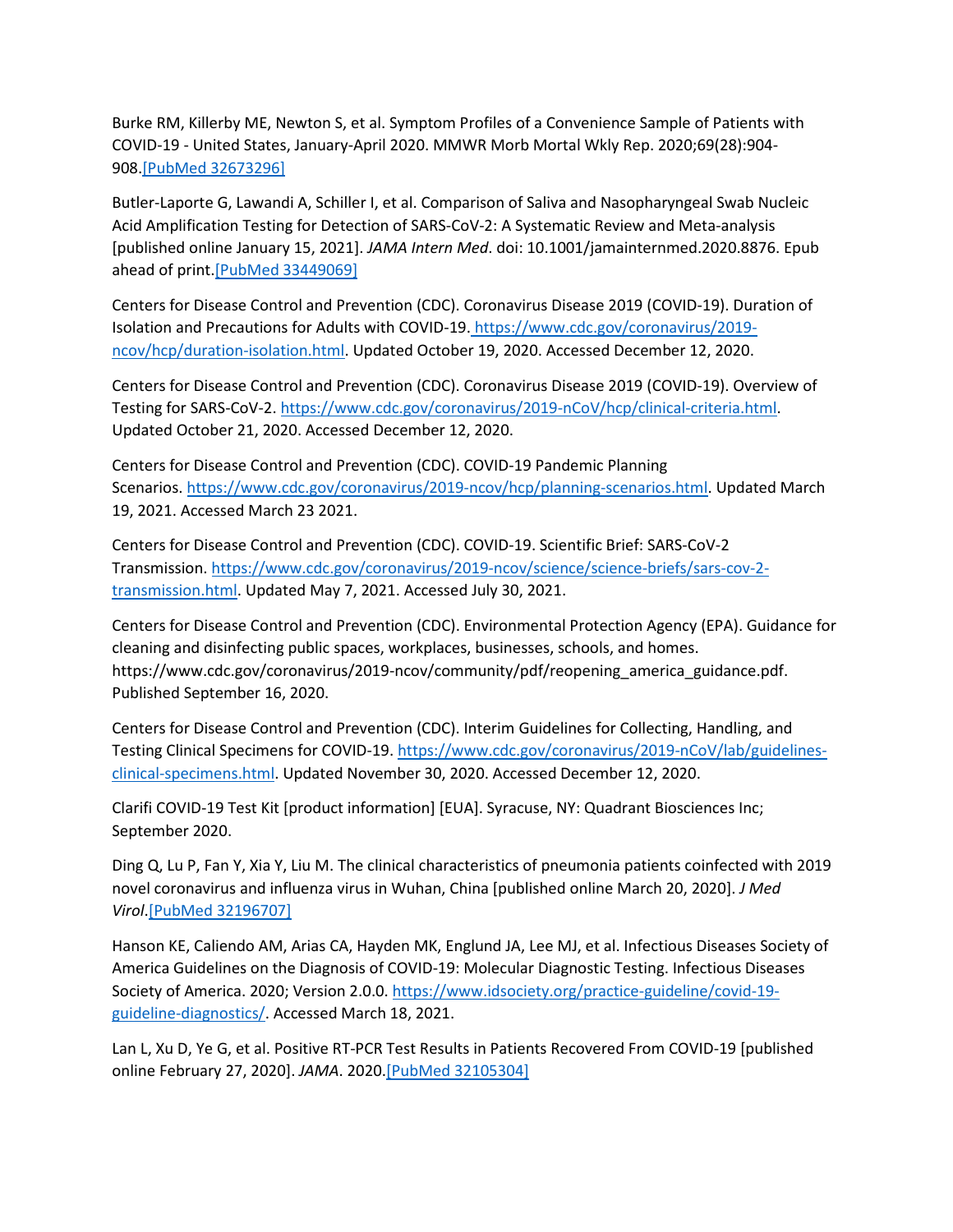Li Q, Guan X, Wu P, et al. Early Transmission Dynamics in Wuhan, China, of Novel Coronavirus-Infected Pneumonia [published online January 29, 2020]. *N Engl J Med*[.\[PubMed 31995857\]](https://www.ncbi.nlm.nih.gov/entrez/query.fcgi?cmd=Retrieve&db=pubmed&dopt=Abstract&list_uids=31995857)

Pasomsub E, Watcharananan SP, Boonyawat K, et al. Saliva sample as a non-invasive specimen for the diagnosis of coronavirus disease 2019: a cross-sectional study. *Clin Microbiol Infect*. 2020 May 15:S1198- 743X(20)30278-0. doi: 10.1016/j.cmi.2020.05.001[.\[PubMed 32422408\]](https://www.ncbi.nlm.nih.gov/entrez/query.fcgi?cmd=Retrieve&db=pubmed&dopt=Abstract&list_uids=32422408)

Quadrant Biosciences, Inc; FDA. Emergency Use Authorization (EUA) Summary Clarifi COVID-19 Test Kit. [https://www.fda.gov/media/142376/download.](https://www.fda.gov/media/142376/download) Published May 6, 2021. Accessed May 19, 2021.

Rao M, Rashid FA, Sabri FSAH, et al. COVID-19 screening test by using random oropharyngeal saliva [published online January 4, 2021]. *J Med Virol*. doi: 10.1002/jmv.26773[.\[PubMed 33393672\]](https://www.ncbi.nlm.nih.gov/entrez/query.fcgi?cmd=Retrieve&db=pubmed&dopt=Abstract&list_uids=33393672)

University of Illinois (UIL) Office of the Vice President for Economic Development and Innovation; FDA. Accelerated Emergency Use Authorization (EUA) Summary covidSHIELD Assay. [https://www.fda.gov/media/146317/download.](https://www.fda.gov/media/146317/download) Updated April 2, 2021. Accessed April 7, 2021.

US Food & Drug Administration (FDA). Beware of Fraudulent Coronavirus Tests, vaccines and Treatments. [https://www.fda.gov/consumers/consumer-updates/beware-fraudulent-coronavirus-tests](https://www.fda.gov/consumers/consumer-updates/beware-fraudulent-coronavirus-tests-vaccines-and-treatments?utm_campaign=FDA%20MedWatch%20-%20Fraudulent%20Coronavirus%20Tests%2C%20Vaccines%20and%20Treatments&utm_medium=email&utm_source=Eloqua)[vaccines-and-treatments?utm\\_campaign=FDA%20MedWatch%20-](https://www.fda.gov/consumers/consumer-updates/beware-fraudulent-coronavirus-tests-vaccines-and-treatments?utm_campaign=FDA%20MedWatch%20-%20Fraudulent%20Coronavirus%20Tests%2C%20Vaccines%20and%20Treatments&utm_medium=email&utm_source=Eloqua) [%20Fraudulent%20Coronavirus%20Tests%2C%20Vaccines%20and%20Treatments&utm\\_medium=email](https://www.fda.gov/consumers/consumer-updates/beware-fraudulent-coronavirus-tests-vaccines-and-treatments?utm_campaign=FDA%20MedWatch%20-%20Fraudulent%20Coronavirus%20Tests%2C%20Vaccines%20and%20Treatments&utm_medium=email&utm_source=Eloqua) [&utm\\_source=Eloqua.](https://www.fda.gov/consumers/consumer-updates/beware-fraudulent-coronavirus-tests-vaccines-and-treatments?utm_campaign=FDA%20MedWatch%20-%20Fraudulent%20Coronavirus%20Tests%2C%20Vaccines%20and%20Treatments&utm_medium=email&utm_source=Eloqua) Current November 20, 2020. Accessed December 2, 2020.

US Food & Drug Administration (FDA). CDC 2019-Novel Coronavirus (2019-nCoV) Real-Time RT-PCR Diagnostic Panel [Emergency Use Only]. <https://www.fda.gov/media/134922/download> Effective December 1, 2020. Accessed January 26, 2021.

US Food & Drug Administration (FDA). Infinity BiologiX TaqPath SARS-CoV-2 Assay [Emergency Use Authorization summary]. [https://www.fda.gov/media/137776/download.](https://www.fda.gov/media/137776/download) Published November 13, 2020. Accessed January 26, 2021.

US Food & Drug Administration (FDA). Infinity BiologiX TaqPath SARS-CoV-2 Assay [Letter of Authorization]. [https://www.fda.gov/media/137773/download.](https://www.fda.gov/media/137773/download) Published November 13, 2020. Accessed January 26, 2021.

US Food & Drug Administration (FDA). Rutgers Clinical Genomics Laboratory SARS-CoV-2 ASSAY [EUA Summary]. [https://www.fda.gov/media/136875/download.](https://www.fda.gov/media/136875/download) Published March 2020. Accessed May 13, 2020.

US Food & Drug Administration (FDA). SalivaDirect [EUA Summary]. Yale School of Public Health, Department of Epidemiology of Microbial Diseases. [https://www.fda.gov/media/141194/download.](https://www.fda.gov/media/141194/download) August 15, 2020. Accessed August 17, 2020.

Wang C, Horby PW, Hayden FG, Gao GF. A novel coronavirus outbreak of global health concern [published online January 24, 2020] [published correction appears in Lancet January 29, 2020]. *Lancet*. 2020 Feb 15;395(10223):470-473[.\[PubMed 31986257\]](https://www.ncbi.nlm.nih.gov/entrez/query.fcgi?cmd=Retrieve&db=pubmed&dopt=Abstract&list_uids=31986257)

Williams E, Bond K, Zhang B, Putland M, Williamson DA. Saliva as a Noninvasive Specimen for Detection of SARS-CoV-2. *J Clin Microbiol*. 2020 Jul 23;58(8):e00776-20. doi: 10.1128/JCM.00776-20[.\[PubMed](https://www.ncbi.nlm.nih.gov/entrez/query.fcgi?cmd=Retrieve&db=pubmed&dopt=Abstract&list_uids=32317257)  [32317257\]](https://www.ncbi.nlm.nih.gov/entrez/query.fcgi?cmd=Retrieve&db=pubmed&dopt=Abstract&list_uids=32317257)